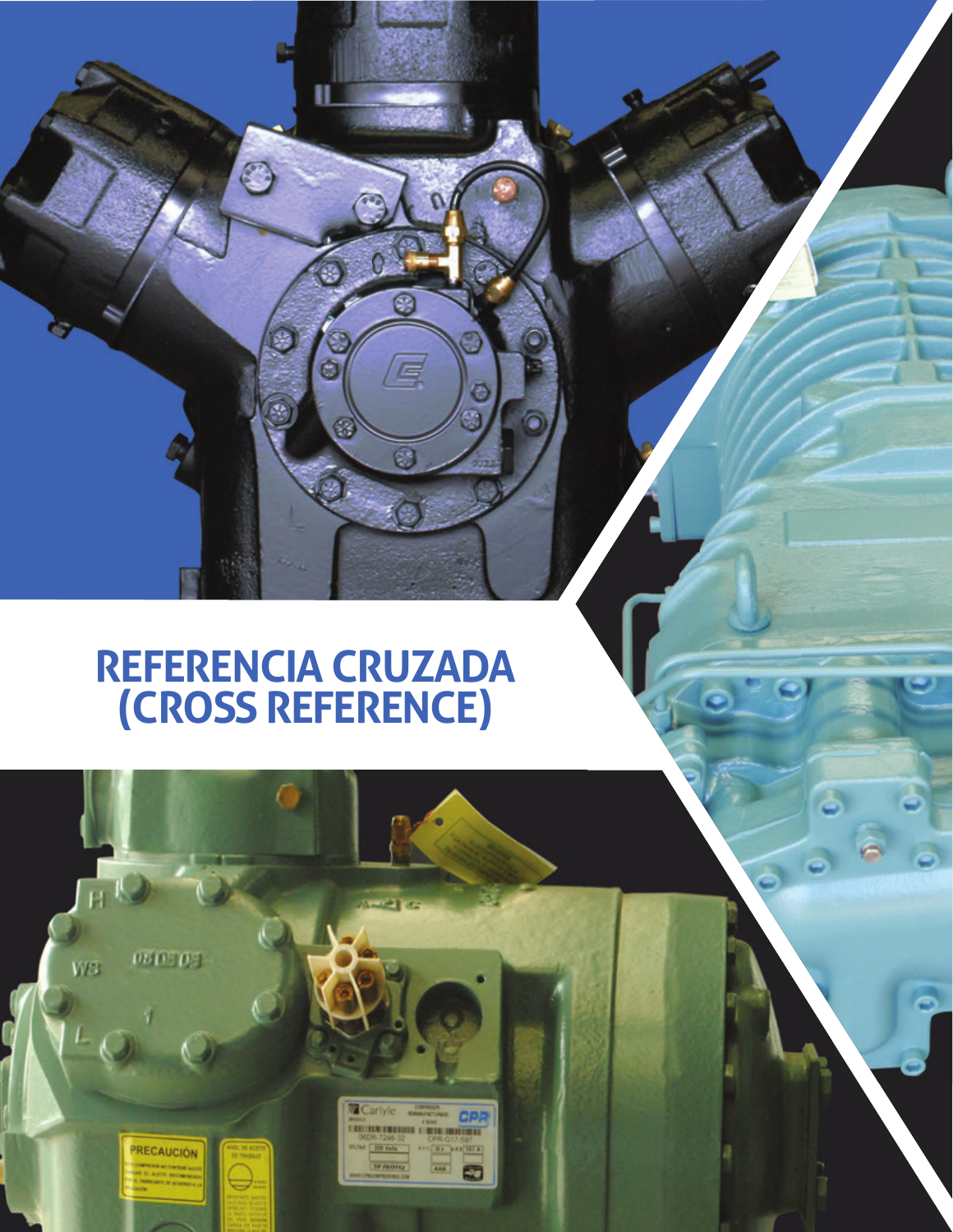# Compresores Semiherméticos de una Etapa

| <b>COPELAND</b><br>"DISCUS" | <b>CFM</b> | <b>COPELAND</b><br>"FLAPPERS" | <b>CFM</b> | <b>CARLYLE</b> | <b>CFM</b> | <b>BITZER</b> | <b>CFM</b> |
|-----------------------------|------------|-------------------------------|------------|----------------|------------|---------------|------------|
|                             |            | LAL*-0310                     | 12.9       | 06DR-013       | 13.0       | 4FC-3.2       | 12.8       |
|                             |            | NRB*-0400                     | 11.6       |                |            | 2CC-4.2       | 11.5       |
| 2DF*-0300                   | 15.1       |                               |            | 06DR-316       | 15.9       | 4EC-4.2       | 16.1       |
| 2DL*-0400                   | 16.8       |                               |            | 06DR-316       | 15.9       | 4EC-4.2       | 16.1       |
| 2DC*-0500                   | 11.9       |                               |            | 06DM-313       | 13.0       | 4FC-5.2       | 12.8       |
| 2DD*-0500                   | 13.7       | NRA-0500                      | 13.6       | 06DM-313       | 13.0       | 4FC-5.2       | 12.8       |
| 2DF*-0500                   | 15.1       | NRM*-0500                     | 16.2       | 06DR-316       | 15.9       | 4EC-4.2       | 16.1       |
| 2DB*-0750                   | 18.9       | MRA*-0500                     | 18.0       | 06DR-718       | 18.3       | 4DC-5.2       | 19.1       |
| 2DB*-0750                   | 19.9       | MRB*-0500                     | 19.9       | 06DR-820       | 20.0       | 4DC-5.2       | 19.1       |
| 2DA*-0750                   | 18.9       | MRH*-0760                     | 18.9       | 06DA-818       | 18.3       | 4DC-7.2       | 19.1       |
| 2DL*-0750                   | 16.8       |                               |            | 06DA-818       | 18.3       | 4DC-7.2       | 19.1       |
| 3DA*-0600                   | 22.8       |                               |            | 06DR-725       | 23.9       | 4VC-6.2       | 24.7       |
| 3DA*-0750                   | 22.8       |                               |            | 06DA-825       | 23.9       | 4VC-10.2      | 24.7       |
| 3DB*-0750                   | 26.9       |                               |            | 06DR-228       | 28.0       | 4TC-8.2       | 29.4       |
| 3DF*-0900                   | 31.9       |                               |            | 06DR-228       | 28.0       | 4PC-10.2      | 34.4       |
| 3DB*-1000                   | 26.9       | 9RC*-1015                     | 26.9       | 06DA-328       | 28.0       | 4TC-12.2      | 29.4       |
| 3DS*-1000                   | 35.5       |                               |            | 06DR-337       | 37.1       | 4NC-12.2      | 40.0       |
| 3DF*-1200                   | 31.9       |                               |            | 06DM-337       | 37.1       | 4PC-15.2      | 34.5       |
| 3DS*-1500                   | 35.5       | 9RS*-1505                     | 35.5       | 06DA-537       | 37.1       | 4PC-15.2      | 34.5       |
| 4DA*-1000                   | 39.8       | 4RA*-1000                     | 39.8       | 06DR-541       | 41.0       | 4NC-12.2      | 40.0       |
| 4DL*-1500                   | 50.3       | 4RL*-1500                     | 50.3       | 06ER-450       | 50.3       | 4H-15.2       | 52.3       |
| 4DA*-2000                   | 39.8       | 4RA*-2000                     | 39.8       | 06DA-537       | 37.1       | 4NC-20.2      | 40.0       |
| 4DB*-2200                   | 46.0       |                               |            | 06EM-450       | 50.3       | $4J-22.2$     | 45.1       |
| 4DT*-2200                   | 60.1       |                               |            | 06ER-465       | 68.3       | 4G-20.2       | 60.1       |
| 4DH*-2500                   | 50.3       | 4RH*-2500                     | 50.3       | 06EA-550       | 50.3       | 4H-25.2       | 52.3       |
| 4DJ*-3000                   | 60.1       | 4RJ*-3000                     | 60.1       | 06EA-565       | 68.3       | 4G-30.2       | 60.1       |
| 6DL*-2700                   | 75.4       | 6RL*-2500                     | 75.4       | 06ER-475       | 75.4       | 6H-25.2       | 78.5       |
| 6DB*-3000                   | 69.0       |                               |            | 06EM-475       | 75.4       | 6J-33.2       | 67.7       |
| 6DT*-3000                   | 90.1       | 6RT*-3000                     | 90.1       | 06ER-399       | 99.0       | 6G-30.2       | 90.1       |
| 6DG*-3500                   | 82.6       |                               |            | 06EM-475       | 75.4       | 6H-35.2       | 78.5       |
| 6DH*-3500                   | 75.4       | 6RH*-3500                     | 75.4       | 06EA-575       | 75.4       | 6H-35.2       | 78.5       |
| 6DJ*-4000                   | 90.1       | 6RJ*-4000                     | 90.1       | 06EA-599       | 99.0       | 6G-40.2       | 90.0       |
| 8DP*-5000                   | 107.2      |                               |            |                |            | 6F-50.2       | 107.7      |
| 8DS*-6000                   | 126.8      |                               |            |                |            | 8GC-60.2      | 131.1      |

### Compresores Semiherméticos de Doble Etapa

| <b>CARLYLE</b>                    | <b>CFM</b> | <b>BITZER</b> | <b>CFM</b> |
|-----------------------------------|------------|---------------|------------|
| 06CC-125                          | 24         | S4T-5.2Y      | 23         |
| 06CC-228                          | 28         | S4N-8.2Y      | 32         |
| 06CC-337                          | 37         |               |            |
| 06CC-550                          | 50         | S4G-12.2Y     | 49         |
| 06CC-665                          | 68         | S6J-16.2Y     | 67         |
| 06CC-675                          | 75         | S6H-20.2Y     | 78         |
| <b>Contract Contract Contract</b> |            | S6G-25.2Y     | 90         |
| 06CC-899                          | 99         |               |            |
|                                   |            | S6F-30.2Y     | 107        |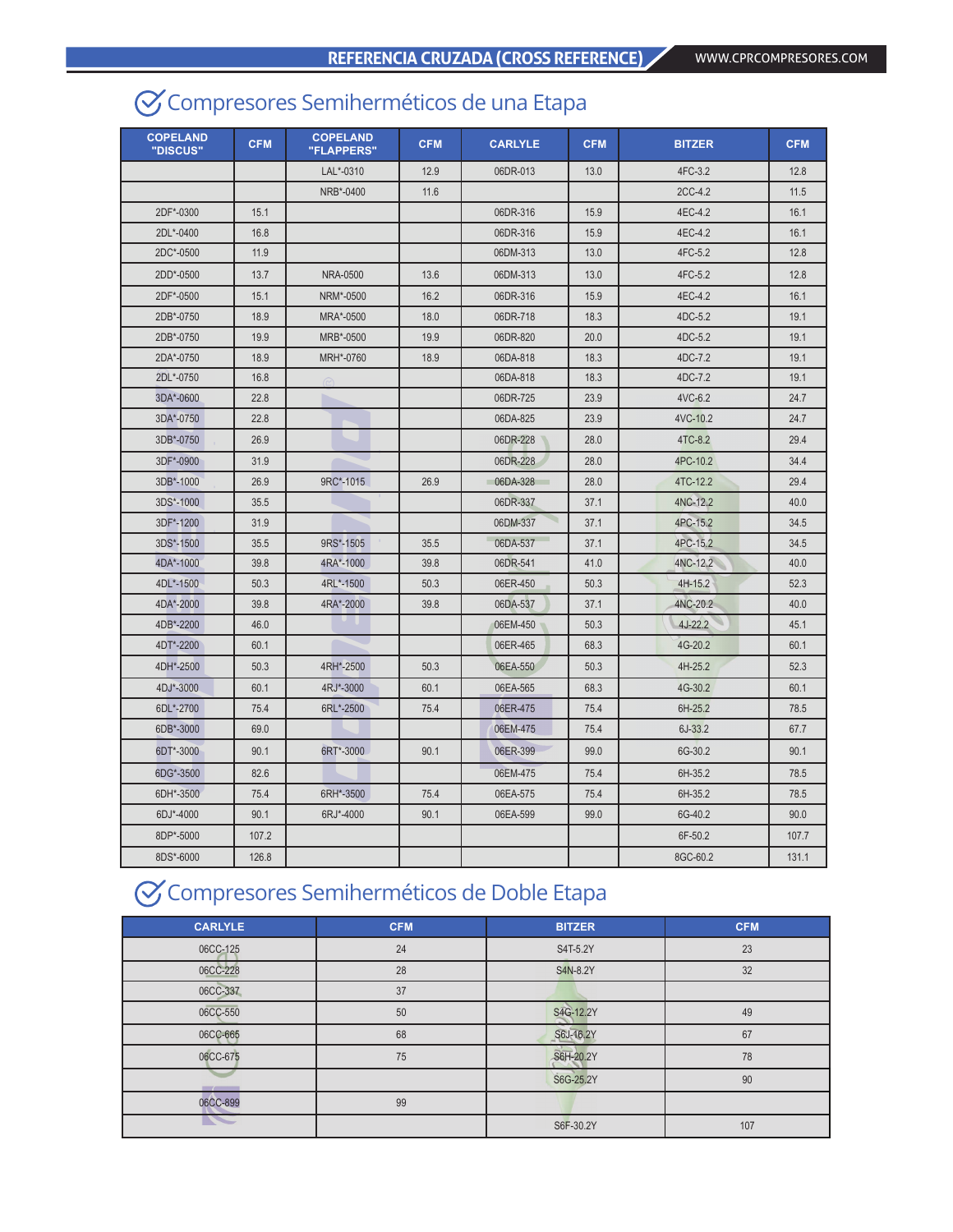# Compresores Copeland Semiherméticos tipo "Flappers"

|               |                 |                   |            | <b>REFRIGERANTE R-404A</b>       |                                  | <b>REFRIGERANTE R-22</b>         |                                  |                               |                        |      |
|---------------|-----------------|-------------------|------------|----------------------------------|----------------------------------|----------------------------------|----------------------------------|-------------------------------|------------------------|------|
| <b>MODELO</b> | H.P             | <b>RANGO DE</b>   | <b>CFM</b> | CAPACIDAD @<br>-25 °F SST/110 °F | CAPACIDAD @<br>+25 °F SST/110 °F | CAPACIDAD @<br>-25 °F SST/110 °F | CAPACIDAD @<br>+25 °F SST/110 °F | <b>CARGA</b><br><b>ACEITE</b> | <b>AMPERAJE</b><br>230 | 460  |
| <b>ACTUAL</b> |                 | <b>APLICACIÓN</b> |            | <b>SDT (BTU/HR)</b>              | <b>SDT (BTU/HR)</b>              | <b>SDT (BTU/HR)</b>              | SDT (BTU/HR)                     | (LITROS)                      | 3F                     | 3F   |
| LALA-032E     | 3               | LT                | 12.9       | 13.400                           | <b>FRA</b>                       | <b>FRA</b>                       | <b>FRA</b>                       | 2.37                          | 12.6                   | 6.3  |
| NRB1-0400     | $\overline{4}$  | MT. HT            | 11.6       | <b>FRA</b>                       | 43.400                           | <b>FRA</b>                       | 39.700                           | 2.37                          | 21.9                   | 11.0 |
| MRH4-0760     | 7.5             | BT. MT. HT        | 18.9       | <b>FRA</b>                       | <b>FRA</b>                       | <b>FRA</b>                       | 67,500                           | 2.37                          | 29.6                   | 14.8 |
| 9RC1-1015     | 10              | MT. HT            | 26.9       | <b>FRA</b>                       | <b>FRA</b>                       | <b>FRA</b>                       | 98,000                           | 3.40                          | 20.0                   | 10.0 |
| 9RS1-1505     | 15              | MT. HT            | 35.5       | <b>FRA</b>                       | <b>FRA</b>                       | <b>FRA</b>                       | 106,000                          | 3.40                          | 62.0                   | 28.6 |
| 4RA3-2000     | 20              | MT. HT            | 39.8       | <b>FRA</b>                       | <b>FRA</b>                       | <b>FRA</b>                       | 147,000                          | 4.34                          | 71.4                   | 35.7 |
| 4RH1-2500     | 25              | MT. HT            | 50.3       | <b>FRA</b>                       | <b>FRA</b>                       | <b>FRA</b>                       | 186,000                          | 4.14                          | 88.6                   | 44.3 |
| 4RJ1-3000     | 30              | MT, HT            | 60.1       | <b>FRA</b>                       | <b>FRA</b>                       | <b>FRA</b>                       | 225,000                          | 4.14                          | 101.4                  | 50.7 |
| 6RA4-3000     | 30              | MT. HT            | 59.7       | <b>FRA</b>                       | <b>FRA</b>                       | <b>FRA</b>                       | 210,000                          | 4.58                          | 104.2                  | 52.1 |
| 6RT1-3000     | 30 <sup>°</sup> | LT                | 90.1       | <b>FRA</b>                       | <b>FRA</b>                       | <b>FRA</b>                       | 210,000                          | 4.58                          | 104.2                  | 52.1 |
| 6RH1-3500     | 35              | MT. HT            | 75.4       | <b>FRA</b>                       | <b>FRA</b>                       | <b>FRA</b>                       | 287,000                          | 4.58                          | 134.2                  | 67.1 |
| 6RJ1-4000     | 40              | MT. HT            | 90.1       | <b>FRA</b>                       | <b>FRA</b>                       | <b>FRA</b>                       | 321.000                          | 4.58                          | 141.4                  | 70.7 |

### Compresores Copeland Semiherméticos tipo "Discus"

|                 | <b>MODELO</b><br><b>MODELO</b> |                | <b>RANGO DE</b>   | CFM@               | CAPACIDAD @                     | CAPACIDAD @                        | CAPACIDAD @                     | CAPACIDAD @                     | <b>CARGA</b>              | <b>AMPERAJE</b> |           |
|-----------------|--------------------------------|----------------|-------------------|--------------------|---------------------------------|------------------------------------|---------------------------------|---------------------------------|---------------------------|-----------------|-----------|
| <b>ANTERIOR</b> | <b>ACTUAL</b>                  | H.P            | <b>APLICACIÓN</b> | 1750<br><b>RPM</b> | -25 °F SST/110 °F<br><b>SDT</b> | +25 °F SST/110 °F<br><b>SDT</b>    | -25 °F SST/110 °F<br><b>SDT</b> | +25 °F SST/110 °F<br><b>SDT</b> | <b>ACEITE</b><br>(LITROS) | 230<br>3F       | 460<br>3F |
| 2DL*-0400       | 2DL3F20KE                      | $\overline{4}$ | LT                | 31.9               | 20,800                          | <b>FRA</b><br><b>FRA</b><br>16.100 |                                 | 2.37                            | 20.4                      | 10.2            |           |
| 2DD*-0500       | 2DD3R63KE                      | 5              | HT. MT            | 16.8               | <b>FRA</b>                      | 59,000                             | <b>FRA</b>                      | 54,000                          | 2.37                      | 21.0            | 10.5      |
| 2DA*-0600       | 2DA3F23KE                      | $6\phantom{1}$ | LT                | 35.5               | 24,200                          | <b>FRA</b>                         | 18.900                          | <b>FRA</b>                      | 2.37                      | 20.4            | 10.2      |
| 2DB*-0600       | 2DB3F25KE                      | 6              | LT                | 26.9               | 25,800                          | <b>FRA</b>                         | 20,600                          | <b>FRA</b>                      | 2.37                      | 26.6            | 13.3      |
| 2DA*-0750       | 2DA3R89KE                      | 7.5            | HT. MT            | 69.0               | <b>FRA</b>                      | 83.500                             | <b>FRA</b>                      | 77,000                          | 2.37                      | 28.2            | 14.1      |
| 2DL*-0750       | 2DL3R78KE                      | 7.5            | HT. MT            | 31.9               | <b>FRA</b>                      | 72,500                             | <b>FRA</b>                      | 68,000                          | 2.37                      | 27.8            | 13.9      |
| 3DA*-0600       | 3DA3F28KE                      | 6              | LT                | 11.9               | 29.300                          | <b>FRA</b>                         | 23,400                          | <b>FRA</b>                      | 3.70                      | 27.6            | 13.8      |
| 3DA*-0750       | 3DA3R10ME                      | 7.5            | HT, MT            | 90.1               | <b>FRA</b>                      | 98,000                             | <b>FRA</b>                      | 93.500                          | 3.70                      | 40.0            | 20.0      |
| 3DB*-0750       | 3DB3F33KE                      | 7.5            | LT                | 13.7               | 35,000                          | <b>FRA</b>                         | 29,200                          | <b>FRA</b>                      | 3.70                      | 31.4            | 15.7      |
| 3DF*-0900       | 3DF3F40KE                      | 9              | <b>LT</b>         | 35.5               | 35,000                          | <b>FRA</b>                         | 29,200                          | <b>FRA</b>                      | 3.70                      | 31.4            | 15.7      |
| 3DS*-1000       | 3DS3F46KE                      | 10             | LT                | 82.6               | 48,700                          | <b>FRA</b>                         | 38,000                          | <b>FRA</b>                      | 3.70                      | 33.2            | 16.6      |
| 3DB*-1000       | 3DB3R12ME                      | 10             | HT, MT            | 18.9               | <b>FRA</b>                      | 116,000                            | <b>FRA</b>                      | 111,000                         | 3.70                      | 40.0            | 20.0      |
| 3DF*-1200       | 3DF3R15ME                      | 12             | HT. MT            | 39.8               | <b>FRA</b>                      | 144.000                            | <b>FRA</b>                      | 130.000                         | 3.70                      | 47.2            | 23.6      |
| 3DS*-1500       | 3DS3R17ME                      | 15             | HT. MT            | 75.4               | <b>FRA</b>                      | 160,000                            | <b>FRA</b>                      | 147,000                         | 3.70                      | 58.0            | 29.0      |
| 4DA*-1000       | 4DA3F47KE                      | 10             | LT                | 19.9               | 49,800                          | <b>FRA</b>                         | 39,000                          | <b>FRA</b>                      | 3.99                      | 45.6            | 22.8      |
| 4DL*-1500       | 4DHNF63KE                      | 15             | LT                | 50.3               | 67,000                          | <b>FRA</b>                         | 52.500                          | <b>FRA</b>                      | 3.99                      | 52.6            | 26.3      |
| 4DA*-2000       | 4DA3R18ME                      | 20             | HT, MT            | 90.1               | <b>FRA</b>                      | 169,000                            | <b>FRA</b>                      | 159,000                         | 3.99                      | 58.8            | 29.4      |
| 4DB*-2200       | 4DB3A22DE                      | 22             | HT. MT            | 18.9               | <b>FRA</b>                      | 201,000                            | <b>FRA</b>                      | 181,500                         | 3.99                      | 72.2            | 36.1      |
| 4DT*-2200       | 4DT3F76KE                      | 22             | LT                | 39.8               | 79,500                          | <b>FRA</b>                         | 64,000                          | <b>FRA</b>                      | 3.99                      | 64.2            | 32.1      |
| 4DH*-2500       | 4DH3R22ME                      | 25             | HT. MT            | 107.2              | <b>FRA</b>                      | 216,000                            | <b>FRA</b>                      | 206,000                         | 3.99                      | 74.4            | 37.2      |
| 4DJ*-3000       | 4DJ3R28ME                      | 30             | HT, MT            | 16.8               | <b>FRA</b>                      | 260,000                            | <b>FRA</b>                      | 241,000                         | 3.99                      | 84.0            | 42.0      |
| 6DL*-2700       | 6DL3F93KE                      | 27             | LT                | 46.0               | 97,500                          | <b>FRA</b>                         | 79,500                          | <b>FRA</b>                      | 4.41                      | 80.8            | 40.4      |
| 6DB*-3000       | 6DB3R32ME                      | 30             | HT, MT            | 126.8              | <b>FRA</b>                      | 283,000                            | <b>FRA</b>                      | 267,000                         | 4.41                      | 134.2           | 67.1      |
| 6DT*-3000       | 6DT3F11ME                      | 30             | LT                | 60.1               | 110,000                         | <b>FRA</b>                         | 95,000                          | <b>FRA</b>                      | 7.52                      | 95.6            | 47.8      |
| 6DG*-3500       | 6DG3R37ME                      | 35             | HT, MT            | 22.8               | <b>FRA</b>                      | 358,000                            | <b>FRA</b>                      | 320,000                         | 4.41                      | 132.0           | 66.0      |
| 6DH*-3500       | 6DH3R35ME                      | 35             | HT. MT            | 50.3               | <b>FRA</b>                      | 328,000                            | <b>FRA</b>                      | 294,000                         | 4.41                      | 125.2           | 62.6      |
| 6DJ*-4000       | 6DJNR40ME                      | 40             | HT, MT            | 22.8               | <b>FRA</b>                      | 383,000                            | <b>FRA</b>                      | 357,000                         | 4.41                      | 102.8           | 51.4      |
| 8DP*-5000       | 8DP3R56ME                      | 50             | HT, MT            | 26.9               | <b>FRA</b>                      | <b>FRA</b>                         | <b>FRA</b>                      | 419.000                         | 7.69                      | 180.0           | 90.0      |
| 8DS*-6000       | 8DS3R67M0                      | 60             | HT, MT            | 60.1               | <b>FRA</b>                      | <b>FRA</b>                         | <b>FRA</b>                      | 502,000                         | 7.69                      | 224.2           | 112.1     |

FRA = Fuera de Rango de Aplicación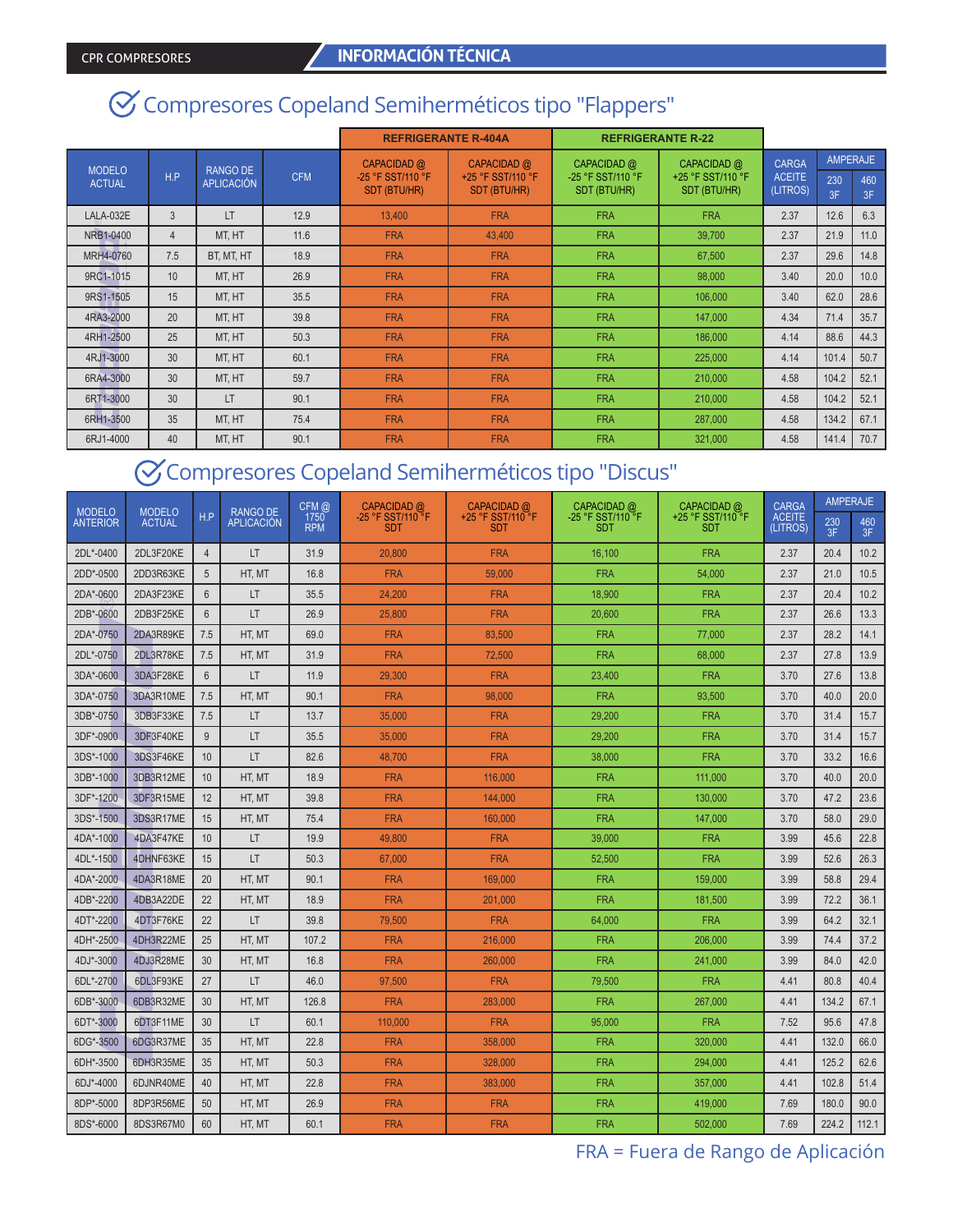#### **INFORMACIÓN TÉCNICA** WWW.CPRCOMPRESORES.COM

#### **REFRIGERANTE R-404A REFRIGERANTE R-22** MODELO<br>CARLYLE CARLYLE H.P. RANGO DE APLIACIÓN CFM @ 1750 RPM CAPACIDAD @ -25 °F SST/ 110 °F SDT (BTU/HR) CAPACIDAD @ +25 °F SST/ 110 °F SDT (BTU/HR) CAPACIDAD @ -25 °F SST/ 110 °F SDT (BTU/HR) CAPACIDAD @ +25 °F SST/ 110 °F SDT (BTU/HR) CARGA ACEITE (LITROS) AMPERAJE 230 3F 460 3F 06DR-013 | 3 | LT | 13.0 | 11,807 | FRA | 12,189 | FRA | 2.1 | 11.2 | 5.6 06DM-313 | 5 | MT | 13.0 | FRA | 51,047 | FRA | 44,657 | 2.1 |17.3 | 8.6 06DM-316 | 5 | MT | 15.9 | FRA | 65,764 | FRA | 56,093 | 2.1 |17.3 | 8.6 06DR-718 | 5 | LT | 18.3 | 22,674 | FRA | 18,365 | FRA | 2.6 | 17.3 | 8.6 06DR-820 | 6.5 | LT | 20.0 | 24,756 | FRA | 21,671 | 76,384 | 2.6 | 28.2 | 14.1 06DA-818 | 6.5 | HT, MT | 18.3 | FRA | 74,834 | FRA | 65,484 | 2.6 | 28.2 | 14.1 06DR-228 | 7.5 | LT | 28.0 | 34,532 | FRA | 27,173 | 104,969 | 3.8 | 35.6 | 17.8 06DA-328 | 10 | HT, MT | 28.0 | FRA | 115,542 | FRA | 101,138 | 3.8 | 39.7 | 19.9 06DR-337 | 10 | LT | 37.1 | 46,508 | FRA | 36,650 | 147,683 | 3.8 | 39.7 | 19.9 06DA-537 | 15 | HT,<code>MT | 37.1 | FRA | 157,989 | FRA | 139,169 | 3.8 | 57.1 | 25.6</code> 06DR-541 | 15 | LT | 41.0 | 51,092 | FRA | 41,422 | 162,263 | 3.8 | 57.1 | 25.6 06ER-450 | 15 | LT | 50.3 | 61,515 | FRA | 43,891 | FRA | 6.6 | 72.0 | 36.0 06EA-550 20 | HT, MT | 50.3 | FRA | 208,204 | FRA | 185,990 | 6.6 |87.0 | 44.0 06ER-465 20 LT 68.3 74,555 FRA 55,652 FRA 9.0 87.0 44.0 06ER-475 | 20 | LT | 75.4 | 87,069 | FRA | 70,047 | FRA | 9.0 |87.0 | 44.0 06EA-565 | 25 | HT, MT | 68.3 | FRA | 266,866 | FRA | 238,751 | 9.0 |112.0 |56.0 06ER-399 | 30 | LT | 99.0 | 112,947 | FRA | 87,487 | FRA | 9.0 |135.0 |68.0 06EA-575 | 30 | HT, MT | 75.4 | FRA | 307,152 | FRA | 264,809 | 9.0 |135.0 |68.0 06EA-599 | 40 | HT, MT | 99.0 | FRA | 409,800 | FRA | 351,089 | 9.0 |189.0 | 95.0

# Compresores Semiherméticos Carlyle una Sola Etapa

#### Compresores Semiherméticos Carlyle Doble Etapa (Compound Cooling)  $(\vee)$

| <b>MODELO</b>  |     | <b>RANGO DE</b>   |            | CAPACIDAD @                       | CAPACIDAD @                       | CAPACIDAD @                       | CAPACIDAD @                       | CARGA                     | <b>AMPERAJE</b> |           |
|----------------|-----|-------------------|------------|-----------------------------------|-----------------------------------|-----------------------------------|-----------------------------------|---------------------------|-----------------|-----------|
| <b>CARLYLE</b> | H.P | <b>APLICACIÓN</b> | <b>CFM</b> | -30 °F SST/110 °F SDT<br>(BTU/HR) | -20 °F SST/110 °F SDT<br>(BTU/HR) | -30 °F SST/110 °F SDT<br>(BTU/HR) | -20 °F SST/110 °F SDT<br>(BTU/HR) | <b>ACEITE</b><br>(LITROS) | 230<br>3F       | 460<br>3F |
| 06CC-018       | 5   | <b>EXLT</b>       | 18.3       | 20.260                            | 27.853                            | 19.226                            | 25,168                            | 4.5                       | 17.3            | 8.6       |
| 06CC-124       | 6.5 | <b>EXLT</b>       | 23.9       | 27.447                            | 35.786                            | 21.175                            | 27.463                            | 4.5                       | 28.2            | 14.1      |
| 06CC-125       | 6.5 | <b>EXLT</b>       | 23.9       | 27.447                            | 35.786                            | 21.175                            | 27.463                            | 4.5                       | 28.2            | 14.1      |
| 06CC-228       | 7.5 | <b>EXLT</b>       | 28.0       | 31.562                            | 41.319                            | 25,303                            | 32,819                            | 4.5                       | 35.6            | 17.8      |
| 06CC-337       | 10  | <b>EXLT</b>       | 37.1       | 44.555                            | 56.801                            | 34,276                            | 44.444                            | 4.5                       | 39.7            | 19.9      |
| 06CC-550       | 15  | <b>EXLT</b>       | 50.3       | 52.272                            | 70.803                            | 46.684                            | 64.620                            | 9.0                       | 72.0            | 36.0      |
| 06CC-665       | 20  | <b>EXLT</b>       | 68.3       | 77.818                            | 100.371                           | 61,492                            | 79,213                            | 9.0                       | 87.0            | 44.0      |
| 06CC-675       | 20  | <b>EXLT</b>       | 75.4       | 87,007                            | 112,430                           | 69,139                            | 89.734                            | 9.0                       | 87.0            | 44.0      |
| 06CC-899       | 30  | <b>EXLT</b>       | 99.0       | 116.547                           | 149.268                           | 88.793                            | 115,163                           | 9.0                       | 135.0           | 68.0      |

### Compresores Abiertos Reciprocantes Carlyle

| <b>MODELO</b>  | H.P.       | <b>RANGO DE</b>   | $CFM$ $@$<br>1750 | CAPACIDAD @<br>-25 °F SST/110 °F SDT | CAPACIDAD @<br>+25 °F SST/110 °F SDT | CAPACIDAD @<br>-25 °F SST/110 °F SDT | CAPACIDAD @<br>+25 °F SST/110 °F SDT | <b>CARGA</b><br><b>ACEITE</b> | <b>RANGO RPM</b> |            |
|----------------|------------|-------------------|-------------------|--------------------------------------|--------------------------------------|--------------------------------------|--------------------------------------|-------------------------------|------------------|------------|
| <b>CARLYLE</b> |            | <b>APLICACIÓN</b> | <b>RPM</b>        | (BTU/HR)                             | (BTU/HR)                             | (BTU/HR)                             | (BTU/HR)                             | (LITROS)                      | <b>MIN</b>       | <b>MAX</b> |
| 5F20           | $5 - 10$   | HT. MT. LT        | 19.8              | 16,860                               | 74.531                               | 14.343                               | 73,554                               | 2.4                           | 600              | 1750       |
| 5F30           | $7.5 - 15$ | HT. MT. LT        | 29.8              | 25.097                               | 112.205                              | 22.169                               | 110.482                              | 2.6                           | 700              | 1750       |
| 5F40           | $10 - 20$  | HT. MT. LT        | 39.8              | 33.839                               | 149.810                              | 29,539                               | 147,135                              | 5.7                           | 800              | 1750       |
| 5F60           | $15 - 25$  | HT. MT. LT        | 59.6              | 50,982                               | 224,942                              | 44,178                               | 222,048                              | 6.2                           | 900              | 1750       |
| 5H40           | $25 - 40$  | HT. MT. LT        | 92.4              | 81.766                               | 349.281                              | 73.756                               | 353,574                              | 8.5                           | 800              | 1750       |
| 5H46           | 40-60      | HT, MT, LT        | 115.5             | 101,327                              | 433,229                              | 93,108                               | 436,596                              | 8.5                           | 800              | 1750       |
| 5H60           | 40-60      | HT. MT. LT        | 138.4             | 123,130                              | 524,086                              | 110,067                              | 530,235                              | 9.9                           | 900              | 1750       |
| 5H66           | $50 - 75$  | HT. MT. LT        | 173.0             | 153,871                              | 650,572                              | 137,311                              | 658,402                              | 9.9                           | 900              | 1750       |
| 5H80           | $50 - 75$  | HT. MT. LT        | 184.7             | 164.544                              | 699.097                              | 147.540                              | 706.794                              | 19.5                          | 1100             | 1750       |
| 5H86           | 75-100     | HT, MT, LT        | 231.0             | 204,688                              | 867,182                              | 184,574                              | 877,124                              | 19.5                          | 1100             | 1750       |
| 5H120          | 75-125     | HT. MT. LT        | 276.8             | 247.394                              | 1.048.574                            | 220,932                              | 1,601,761                            | 29.0                          | 900              | 1750       |
| 5H126          | 100-150    | HT. MT. LT        | 346.0             | 307.485                              | 1,300,981                            | 275.414                              | 1.317.247                            | 29.0                          | 900              | 1750       |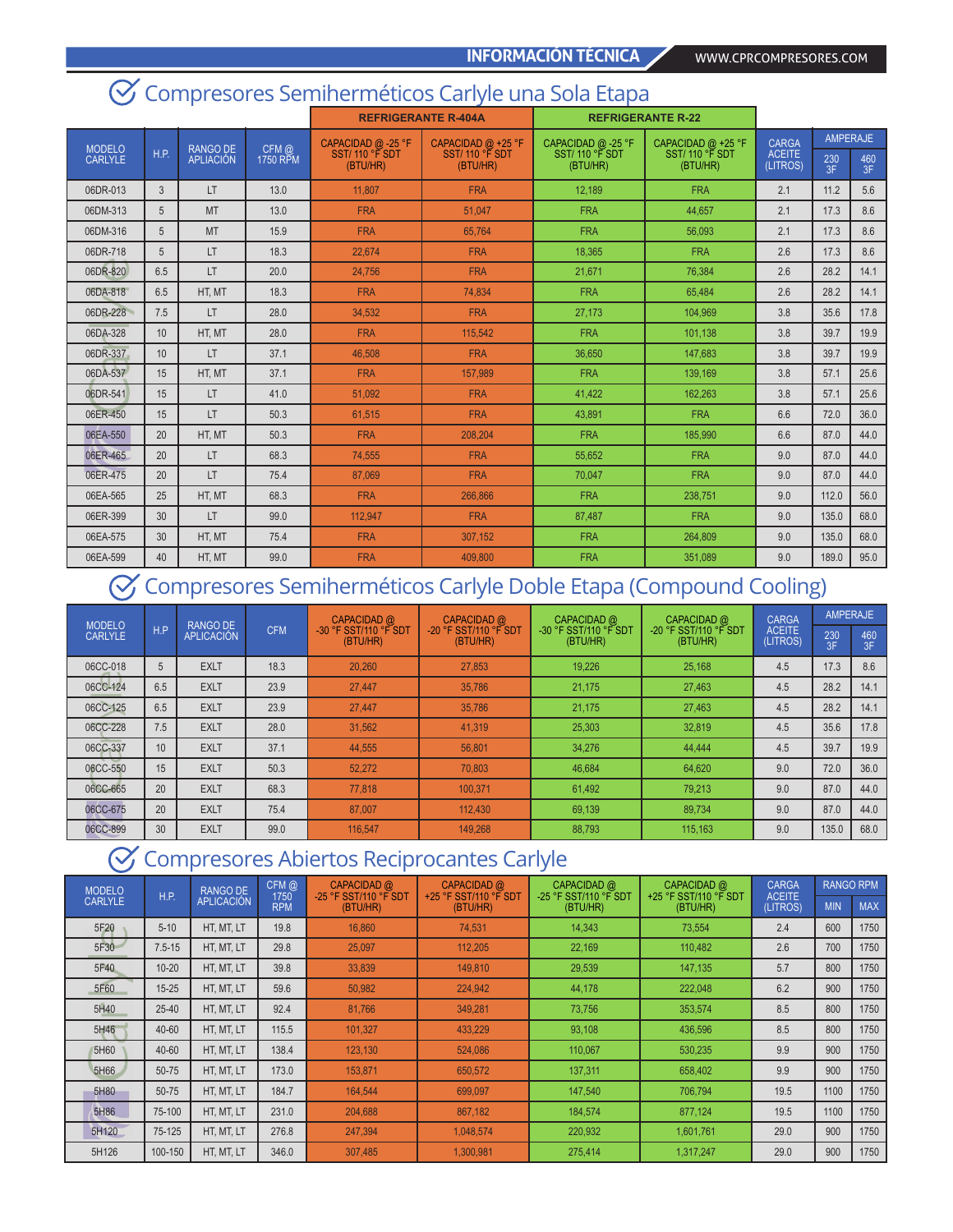# Semiherméticos Bitzer una Sola Etapa

|                                   |                                 |                                 |                |                                      |            | <b>REFRIGERANTE R-404A</b>                 |                                          |                                            | <b>REFRIGERANTE R-22</b>               |                           |           |                 |
|-----------------------------------|---------------------------------|---------------------------------|----------------|--------------------------------------|------------|--------------------------------------------|------------------------------------------|--------------------------------------------|----------------------------------------|---------------------------|-----------|-----------------|
|                                   |                                 |                                 |                |                                      |            | CAPACIDAD @                                | CAPACIDAD @                              | CAPACIDAD @                                | CAPACIDAD @                            | <b>CARGA</b>              |           | <b>AMPERAJE</b> |
| <b>MODELO</b><br><b>AMERICANO</b> | <b>MODELO</b><br><b>EUROPEO</b> | <b>MODELO</b><br><b>ECOLINE</b> | H.P            | <b>RANGO DE</b><br><b>APLICACIÓN</b> | <b>CFM</b> | $-25$ °F SST/<br>$110 °$ F SDT<br>(BTU/HR) | $+25$ °F SST/<br>110 ° F SDT<br>(BTU/HR) | $-25$ °F SST/<br>$110 °$ F SDT<br>(BTU/HR) | +25 °F SST/<br>110 ° F SDT<br>(BTU/HR) | <b>ACEITE</b><br>(LITROS) | 230<br>3F | 460<br>3F       |
| 4C0969SL                          | 4EC-4.2                         | 4EES-4                          | $\overline{4}$ | MT. LT                               | 16.1       | 19.520                                     | 69.600                                   | 15.940                                     | <b>FRA</b>                             | 2.0                       | 24.4      | 12.2            |
| 4C0770SH                          | 4FC-5.2                         | 4FES-5                          | 5              | MT. LT                               | 12.8       | 15,430                                     | 54.700                                   | 12.290                                     | 49.400                                 | 2.0                       | 21.6      | 10.8            |
| 4C1114SL                          | 4DC-5.2                         | 4DES-5                          | 5              | MT. LT                               | 19.0       | 23,300                                     | 83.100                                   | 19.460                                     | <b>FRA</b>                             | 2.0                       | 29.0      | 14.5            |
| 4C0969SH                          | 4EC-6.2                         | 4EES-6                          | $6\phantom{1}$ | MT, LT                               | 16.1       | 18,890                                     | 68,800                                   | 19,770                                     | 77,700                                 | 2.0                       | 27.4      | 12.4            |
| 4C1480PL                          | 4VC-6.2                         | 4VE-7                           | $\overline{7}$ | MT. LT                               | 24.6       | 26,200                                     | <b>FRA</b>                               | 24,600                                     | <b>FRA</b>                             | 2.6                       | 33.2      | 16.6            |
| 4C1145SH                          | 4DC-7.2                         | 4DES-7                          | $\overline{7}$ | MT. LT                               | 19.0       | 23,300                                     | 83,100                                   | 19,460                                     | 75,000                                 | 2.0                       | 33.0      | 16.5            |
| 4C1761PL                          | 4TC-8.2                         | 4TE-9                           | 9              | MT, LT                               | 29.3       | 33,200                                     | 127,400                                  | 30.100                                     | <b>FRA</b>                             | 2.6                       | 39.8      | 19.9            |
| 4C1480PH                          | 4VC-10.2                        | 4VE-10                          | 10             | MT. LT                               | 24.6       | 26,300                                     | 105.300                                  | <b>FRA</b>                                 | 99.900                                 | 2.6                       | 39.8      | 19.9            |
| 4C2067PL                          | 4PC-10.2                        | 4PE-12                          | 12             | MT. LT                               | 34.4       | 35,900                                     | 146,100                                  | 34,900                                     | <b>FRA</b>                             | 2.6                       | 45.4      | 22.7            |
| 4C1761PH                          | 4TC-12.2                        | 4TE-12                          | 12             | MT, LT                               | 29.3       | 33,100                                     | 127,400                                  | <b>FRA</b>                                 | 120,600                                | 3.0                       | 50.2      | 25.1            |
| 4C2397PL                          | 4NC-12.2                        | <b>4NES-14</b>                  | 14             | MT. LT                               | 39.9       | 45.100                                     | 173.700                                  | 40.700                                     | <b>FRA</b>                             | 2.6                       | 53.2      | 26.6            |
| 4C2067PH                          | 4PC-15.2                        | <b>4PE-15</b>                   | 15             | HT. MT                               | 34.4       | 35,500                                     | 145,500                                  | <b>FRA</b>                                 | 138,100                                | 2.6                       | 56.4      | 28.2            |
| 4C2397PH                          | 4NC-20.2                        | <b>4NE-20</b>                   | 20             | HT. MT                               | 39.9       | 45,400                                     | 173,700                                  | <b>FRA</b>                                 | 162.800                                | 2.6                       | 47.8      | 23.9            |
| 4B3139PL                          | $4H-15.2$                       | 4HE-18                          | 18             | HT. MT                               | 52.2       | 65,800                                     | 232.000                                  | 50.900                                     | <b>FRA</b>                             | 4.0                       | 73.4      | 36.7            |
| 4B3604PL                          | 4G-20.2                         | 4GE-23                          | 23             | HT. MT                               | 60.0       | 78,500                                     | 268,000                                  | 59.200                                     | <b>FRA</b>                             | 4.5                       | 87.8      | 43.9            |
| 4B2707PH                          | $4J-22.2$                       | 4JE-22                          | 22             | HT. MT                               | 45.1       | 51,000                                     | 194,400                                  | <b>FRA</b>                                 | 183.700                                | 4.0                       | 74.4      | 37.2            |
| 4B3139PH                          | 4H-25.2                         | 4HE-25                          | 25             | HT. MT                               | 52.2       | 63.000                                     | 229,000                                  | <b>FRA</b>                                 | 217.000                                | 4.5                       | 88.0      | 44.0            |
| 4B3604PH                          | 4G-30.2                         | 4GE-30                          | 30             | HT. MT                               | 60.0       | 73.600                                     | 262.000                                  | <b>FRA</b>                                 | 252.000                                | 4.5                       | 106.3     | 47.9            |
| 6B4709PL                          | 6H-25.2                         | 6HE-28                          | 28             | HT, MT                               | 78.5       | 97,000                                     | 341,000                                  | 76,300                                     | <b>FRA</b>                             | 4.7                       | 106.4     | 53.2            |
| 6B4060PH                          | 6J-33.2                         | 6JE-33                          | 33             | HT. MT                               | 67.6       | 75.100                                     | 288,000                                  | <b>FRA</b>                                 | 276.000                                | 4.7                       | 106.4     | 53.2            |
| 6B5406PL                          | 6G-30.2                         | 6GE-34                          | 34             | HT. MT                               | 90.1       | 119,600                                    | 394.000                                  | 88.800                                     | <b>FRA</b>                             | 4.7                       | 131.0     | 65.5            |
| 6B4709PH                          | 6H-35.2                         | 6HE-35                          | 35             | HT. MT                               | 78.5       | 92,700                                     | 336,000                                  | <b>FRA</b>                                 | 325.000                                | 4.7                       | 128.8     | 64.4            |
| 6B5406PH                          | 6G-40.2                         | 6GE-40                          | 40             | HT. MT                               | 90.0       | 108,400                                    | 381.000                                  | <b>FRA</b>                                 | 374.000                                | 4.7                       | 147.8     | 53.9            |
| 6B6462PL                          | 6F-40.2                         | 6FE-44                          | 44             | HT. MT                               | 107.7      | 141,000                                    | 473,000                                  | 108,000                                    | <b>FRA</b>                             | 4.7                       | 166.4     | 83.2            |
| 6B6462PH                          | 6F-50.2                         | 6FE-50                          | 50             | HT. MT                               | 107.7      | 133.200                                    | 464.000                                  | <b>FRA</b>                                 | 450.000                                | 4.7                       | 192.4     | 96.2            |
| 8C7863PH                          | 8GC-60.2                        | 8GE-60                          | 60             | HT, MT                               | 131.5      | <b>FRA</b>                                 | 540,000                                  | <b>FRA</b>                                 | 531,000                                | 5.1                       | 226.0     | 113.0           |
| 8C9400PH                          | 8FC-70.2                        | 8FE-70                          | 70             | HT. MT                               | 157.0      | <b>FRA</b>                                 | 639,000                                  | <b>FRA</b>                                 | 607.000                                | 5.1                       | 278.0     | 139.0           |

### Semiherméticos Bitzer Doble Etapa

|               |      |                   |            | <b>REFRIGERANTE R-404A</b>        |                                   |                                   | <b>REFRIGERANTE R-22</b>          |                           |                 |           |
|---------------|------|-------------------|------------|-----------------------------------|-----------------------------------|-----------------------------------|-----------------------------------|---------------------------|-----------------|-----------|
| <b>MODELO</b> |      | <b>RANGO DE</b>   |            | CAPACIDAD @                       | CAPACIDAD @                       | CAPACIDAD @                       | CAPACIDAD @                       | <b>CARGA</b>              | <b>AMPERAJE</b> |           |
| <b>BITZER</b> | H.P. | <b>APLICACIÓN</b> | <b>CFM</b> | -30 °F SST/110 °F SDT<br>(BTU/HR) | -20 °F SST/110 °F SDT<br>(BTU/HR) | -30 °F SST/110 °F SDT<br>(BTU/HR) | -20 °F SST/110 °F SDT<br>(BTU/HR) | <b>ACEITE</b><br>(LITROS) | 230<br>3F       | 460<br>3F |
| S4T-5.2Y      | 5    | <b>EXLT</b>       | 14.0       | 24.600                            | 30.400                            | 21.200                            | 26,900                            | 3.1                       | 28.0            | 14.0      |
| S4N-8.2Y      | 8    | <b>EXLT</b>       | 20.0       | 35,000                            | 43.100                            | 30,600                            | 38.700                            | 3.1                       | 34.0            | 17.0      |
| S4G-12.2Y     | 12   | <b>EXLT</b>       | 30.0       | 55,200                            | 66,500                            | 46.200                            | 58,500                            | 4.5                       | 48.0            | 24.0      |
| S6J-16.2Y     | 16   | <b>EXLT</b>       | 45.0       | 77,900                            | 93.400                            | 69.100                            | 86.600                            | 4.7                       | 62.0            | 31.0      |
| S6H-20.2Y     | 20   | <b>EXLT</b>       | 52.3       | 90.000                            | 107.800                           | 80.100                            | 100.400                           | 4.7                       | 74.0            | 37.0      |
| S6G-25.2Y     | 25   | <b>EXLT</b>       | 60.0       | 102.700                           | 123,000                           | 91.900                            | 115,300                           | 4.7                       | 86.0            | 43.0      |
| S6F-30.2Y     | 30   | <b>EXLT</b>       | 71.8       | 121.800                           | 145,800                           | 110,000                           | 137,900                           | 4.7                       | 81.6            | 51.0      |

FRA = Fuera de Rango de Aplicación